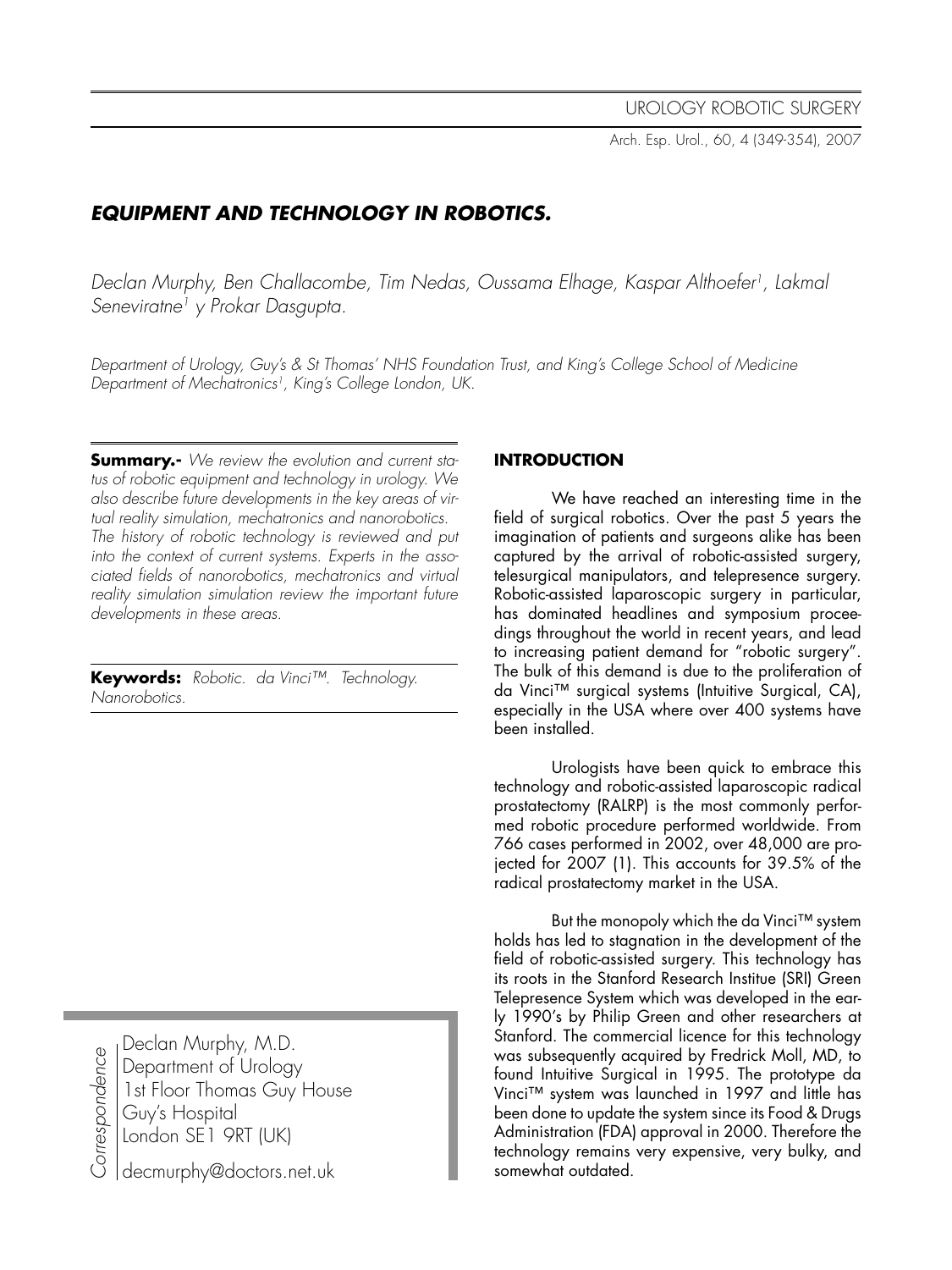This paper outlines the interesting developments which have led to the current status of robotic technology and equipment today. However, as much of this has been described before (2,3), we will concentrate on the very exciting future technologies in development, especially the areas of virtual reality simulation, mechatronics and nanorobotics.

# Definitions and history:

 A surgical robot has been defined as "a computer-controlled manipulator with artificial sensing that can be reprogrammed to move and position tools to carry out a range of surgical tasks" (4). Strictly speaking, the current popular surgical "robots" do not satisfy this definition, and some authors have suggested the term "computer-assisted surgery" more accurately describes the current generation of robotic devices (5). A description of "off-line" and "on-line" robots has been used to discriminate between machines carrying out pre-programmed tasks and those carrying out actions in response to ongoing commands ("master-slave" type devices) (6). Whatever the conclusion of that pedantic debate, the term "robotic" is in popular use to describe the range of technology under discussion here.

 The early pioneers in this field included Wickham et al from Guy's Hospital and Imperial College, London, who developed the PROBOT in the late 1980's. The PROBOT used a robotic frame, which guided a rotating blade to complete transurethral resection of the prostate (TURP). Initial studies on prostate-shaped potatoes were followed up by clinical trials in patients to demonstrate safety and feasibility of the technology (7). This was a truly autonomous device ("off-line robot"), satisfying the definitions outlined above. However convincing differences over conventional TURP were not demonstrated.

 Other urological robots have included the percutaneous renal access robot, PAKY-RCM which demonstrated superior accuracy but longer operating (access) times when compared to humans in a randomised control trial of transatlantic tele-robotics (8,9).

### Robotic laparoscope manipulators:

 The development of laparoscope manipulators such as the Automated Endoscopic System for Optimum Positioning (AESOP™, Intuitive Surgical, CA) and EndoAssist™ (Armstrong Healthcare, UK) has certainly found a niche in laparoscopic urological procedures. These devices hold the laparoscope under voice, pedal or infra-red motion control and provide steadier images with less instrument collisions than a human assistant (10). These are particularly useful in procedures such as laparoscopic radical prostatectomy, freeing the assistant to use 2 ports, while ensuring very steady images. They also enable the concept of solo-surgery, dispensing with the need for surgical assistants (11).

## Master-Slave Systems:

 It is the daVinci™ surgical system (Intuitive Surgical, CA) which has generated the most headlines with regard to robotic-assisted surgery. It developed in the mid-1990's from the SRI Green Telepresence System, while a competitor, the ZEUS™ system (Compuer Motion initially; now owned by Intuitive Surgical), was also undergoing clinical evaluation. This is a master-slave system ("on-line" robot) rather than a true autonomous robot. The surgeon sits at a console remote from the patient, controlling 3 or 4 robotic arms, which are docked through the laparoscopic ports. Three dimensional (3D) vision, 7 degrees of freedom (DoF) of movement, and intuitive movements of the robotic instruments are among its proposed benefits over conventional laparoscopic surgery. The da Vinci™ technology, its advantages and disadvantages are described in detail elsewhere (3).

## Force Sensing and Tissue Identification - Current and Future Developments

 With the advent of specialised surgical robots such as the da Vinci™ surgical system, surgeons are given advanced tools that assist during complex operations and help to improve the outcome of surgical procedures. These highly sophisticated robotic devices incorporate advanced technologies such as precision mechanics, enhanced stereo vision and advanced motion control algorithms enabling tremor-free and intuitive handling of the operating tools. However, there are limitations. Most notably, the surgeon loses all tactile sensation when operating with the aid of a



FIGURE 1. Indentation device employing wheeled probe for rapid soft tissue characterisation.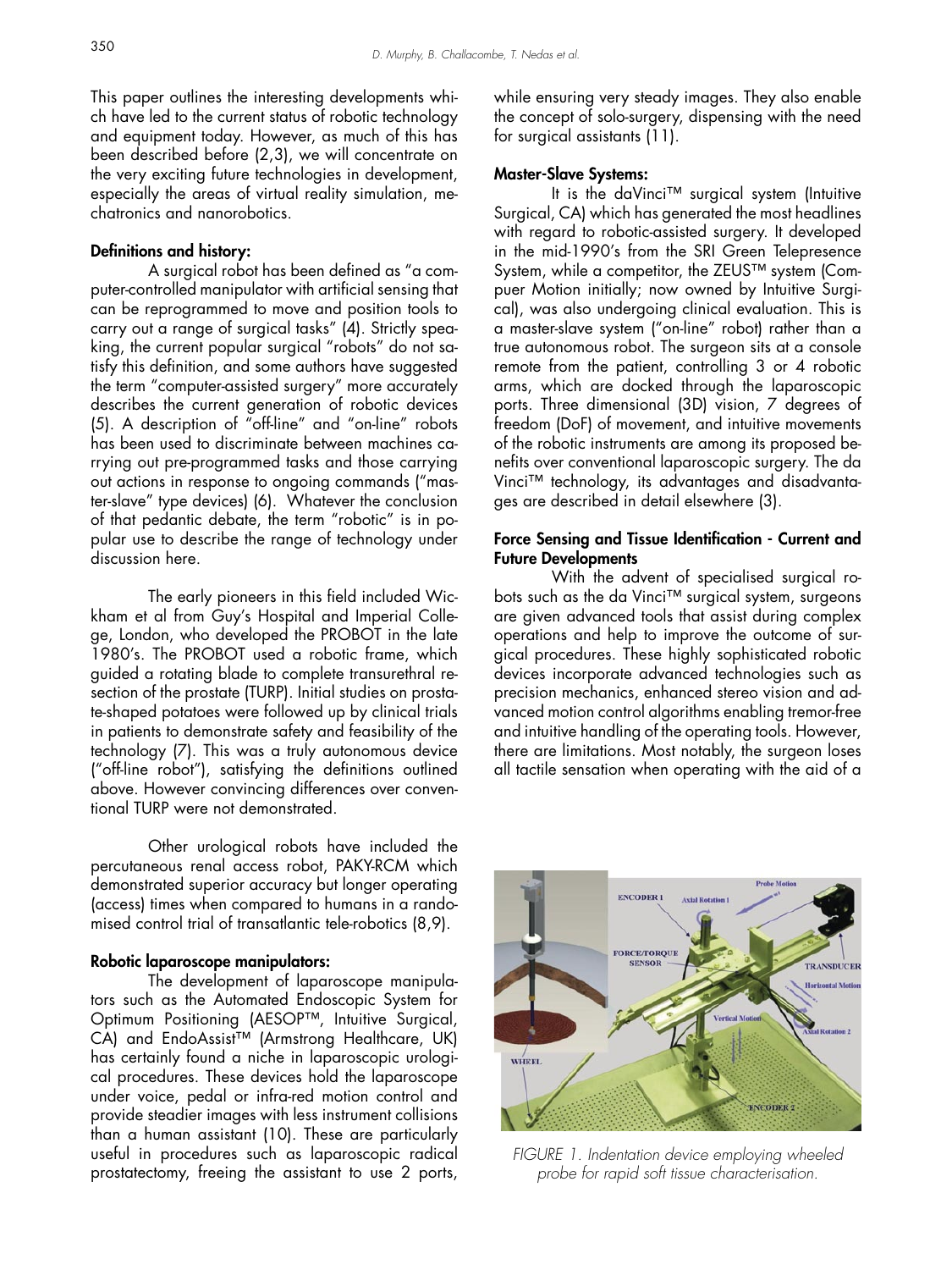robot. The sense of touch which is readily available during open surgery provides the surgeon with valuable information about the operating site. The inability to palpate organs during an operation can lead to a misjudgement of interaction dynamics between tool and soft tissue. Recent studies have revealed that the lack of tactile sensation during robot-aided surgery can lead to an increase in tissue trauma and accidental tissue damage, and surgeons provided with force feedback significantly improve their performance (12,13).

 Current research at a number of research institutes aims at equipping surgical robots with sensors and feedback mechanisms to re-establish the surgeon with tactile perception.

 Owing to advances in micro-technologies, there is now a clear trend towards developing miniaturised sensors that can measure the manipulation forces at the point where the tool comes into contact with soft tissue. Recently, a surgical gripper at the end of a laparoscopic tool has been integrated with a strain gauge sensor (14). The sensor's hexapod structure made from an aluminium alloy provides a light weight and rigid solution to acquire force and torque signals along all six axes with a high resolution of 0.05 N and 0.25 N in radial and axial direction, respectively with a range of up to 20 N. A MEMS micro gripper driven by a piezoelectric actuator integrated with semiconductor strain gauges mounted on a microfabricated elastic surface (flexure) has been developed allowing soft tissue property characterisation and realistic palpation using a haptic interface (15).

 Advances have also been made in employing piezoelectric materials to measure the contact forces at the tip of surgical tools. Micro-machined force array sensors have been developed that can be mounted on surgical tools (16,17). The developed sensors claim to have a high sensitivity and linear behaviour over a wide range of up to 15 N, allowing realistic palpation feedback.

 Very promising results have also been achieved based on fibre optic measuring principles. Miniature force sensors can be created using fibre optic cables that carry light signals -which are modulated in response to the applied forces- from a sensing region to an opto-electronic converter. Recently, a 5-mm diameter force sensor integrating three fibre-optic sensor elements into the tip of a surgical tool was developed. This sensor can measure forces along three axes with a sensitivity of 0.04 N and a range of up to 2.5 N (18). The main advantages of these sensors are that they are not affected by electromagnetic interference and compatible with magnetic resonant imaging systems. Exploiting this, a three degree-of-freedom optical fibre force sensor was used in an MR-compatible neurosurgery robot to measure tool-tissue interaction forces (19).

 Accurate sensors and appropriate actuators that reconstruct the measured forces in the user's hand are both necessary components of haptic interfaces that realise truthful remote touch sensing. An alternative feedback mechanism is the use of force sensors for the identification of soft tissue (i.e. areas of increased stiffness or softness) providing the surgeon with visual cues on the location and severity of any organ abnormalities. Attempts to identify tissue have let to the development of a number of devices. A uni-axial stretching device is used by Brouwer et al. to measure porcine tissue response both in-vivo and ex-vivo (20). Another device was developed to investigate the in-vivo viscoelastic properties of tissue under uni-axial small deformations (21). A motorized endoscopic grasper which was used to test abdominal porcine tissues in-vivo and in-situ with cyclic and static compressive loadings is also described (22). A mechanical probe developed by the Harvard Biorobotics Laboratory, attempts to identify the location and properties of tumours based on static indentation tests (23). Recently conducted research at King's College London aims at the development of devices that consider a series of distributions measured as a wheeled probe (see figure 1) slides across the tissue surface. This approach departs from the previous one of static indentations, allowing the identification of whole regions of organ tissue in short time (24).

#### Nanotechnology:

 In the same way as the development of microtechnology in the 1980s has led to new tools for surgery, emerging nanotechnologies will similarly permit further advances providing better diagnosis and new devices for medicine. Nanorobots are expected to enable significant new capabilities for diagnosis and treatment of disease for patient monitoring and minimally invasive surgery (25,26).

 The ability to manufacture nanorobots may result from current trends and new methodologies in fabrication, computation, transducers and manipulation. The hardware architecture for a medical nanorobot must include the necessary devices for monitoring the most important aspects of its operational workspace: the human body.

 Teams of nanorobots may cooperate to perform predefined complex tasks in medical procedures (27). To reach this aim, data processing, energy supply, and data transmission capabilities can be addressed through embedded integrated circuits,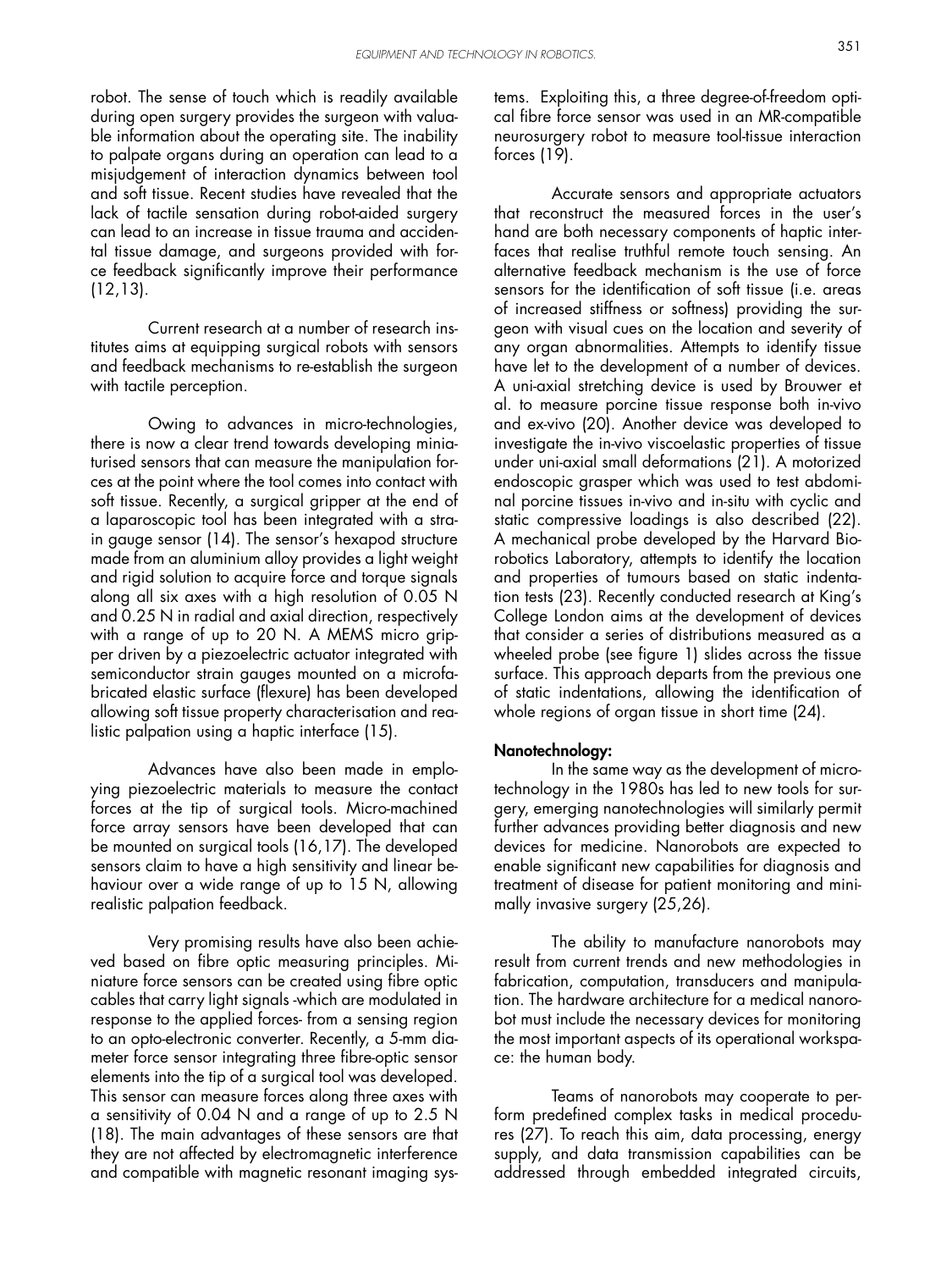using advances in technologies derived from nanotechnology and Very Large System Integration (VLSI design) (28). Complementary Metal Semi-Conductor (CMOS) VLSI design using deep ultraviolet lithography provides high precision and a commercial way for manufacturing early nanodevices and nanoelectronics systems. The CMOS industry may successfully drive the pathway for the assembly processes needed to manufacture nanorobots, where the joint use of nanophotonic, carbon nanotubes and nanocrystals, may even accelerate further the actual levels of resolution ranging from 248nm to 157nm devices (29). The appropriate interdisciplinary effort will impact on assembly nanodevices and nanoeletronics to build nanorobots (30). To validate designs to achieve a successful implementation, the use of Verification Hardware Description Language (VHDL) is the most common methodology utilized in the integrated circuit manufacturing industry. Nanorobots can be useful in a large range of biomedical applications for future drug delivery applications, such as dosage regimens based on predicted pharmacokinetic parameters for chemotherapy in anti-cancer treatments (31,32). A range of different signals are directly correlated to specific medical problems. Chemical signals can serve for medical target identification and actuation. A single tumor cell can be characterized as a typical endothelial cell mutation with profound consequences for patients suffering from cancer. Endothelial cells have a large number of functions and may play an important role in human health. They also serve as part of the structure forming the inside blood vessels,

which are spread throughout every single organ or system comprising our body.

 Factors like low energy consumption and high-sensitivity are among some of the advantages of nanosensors. Nanobioelectronics using nanowires as material for circuit assembly can achieve maximal efficiency for applications regarding chemical changes, enabling new medical applications (30). Using chemical sensors nanorobots can be programmed to detect different levels of E-cadherin and beta-catenin as medical targets in primary and metastatic phases. Integrated nanosensors can be utilized for such a task in order to find different concentrations of E-cadherin signals (33-35). Beyond sensors, nanorobots may be designed with appropriated space to carry chemotherapy for future cancer drug delivery. Such approach allows maintaining the drug carrier for a time longer as necessary into the bloodstream circulation, avoiding the current resulting extravasation towards non reticuloendothelial-located cancers and the high degenerative side-effects (36).

 Figure 2 demonstrates a nanorobot developed by Adriano Cavalcanti at the CAN Center for Automation in Nanobiotech, Sao Paulo, Brazil.

#### The role of virtual reality simulation and robotics

 Minimally invasive surgery has long been associated with training issues. At their inception novel surgical techniques must be learned by all grades of surgeon and once in wide use trainees must be able



FIGURE 2. A nanorobot employing nanosensors and advanced nanorobot control design features. Courtesy of Adriano Cavalcanti, www.nanorobotdesign.com



FIGURE 3. Virtual reality simulator for laparoscopic renal surgery. Courtesy of Mentice, Goteborg, Sweden.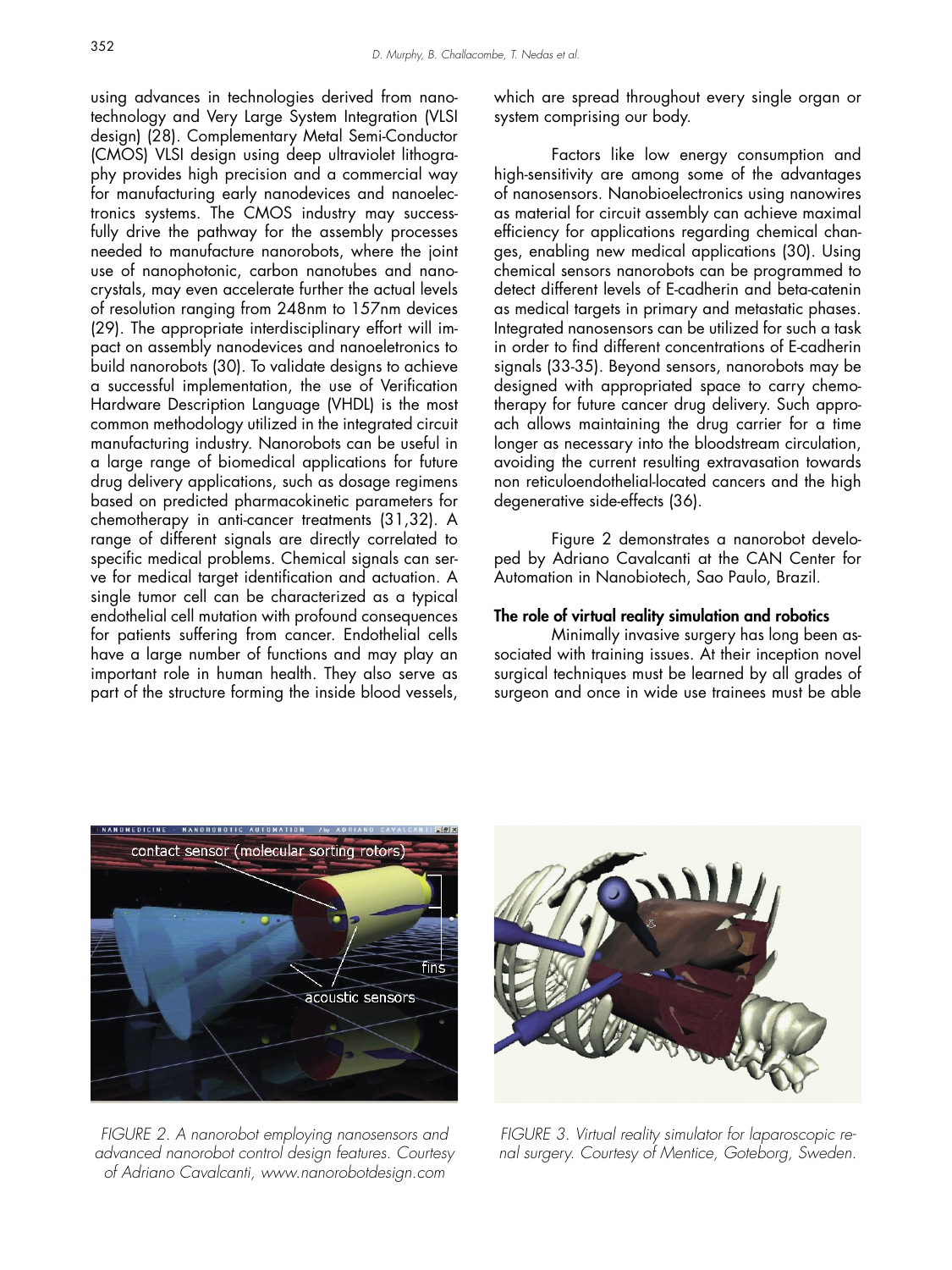to learn techniques safely. From this point of view the evolution of laparascopic surgery training provides a good template for robotic techniques.

 Robot assisted procedures are complex operations in which precision is vital, a far from ideal learning environment; hence the need for other training environments. Also with robot assisted surgery there is a huge infrastructure cost associated with both the docking robot and the operating console. It is not within the budget of many institutions to provide a fully serviced training robot.

 Virtual reality has been shown to be effective for surgical training and has the benefits of providing a reproducible operating environment in which metric parameters can be used to monitor operator performance (37,38). The ability to regularly incorporate individual patient anatomy into a surgical simulator and practice prior to surgery is only a few years away.

 Virtual reality has shown itself as the premier training option in laparascopic surgery due to the evolution of haptic feedback instruments, these instruments provide the operator with tactile sensations akin to real surgery.

 The prospect of using virtual reality to simulate robot assisted procedures is incredibly exciting. From the development point of view haptic feedback is not required thereby removing a great deal of programming time and research from any project which is necessary in order to incorporate the increased number of degrees of freedom. For a VR robotic simulator only the operating console is required saving the expense of the robotic device.

 Current developments in VR software are progressing towards the fully interactive abdomen and pelvis; the ability to alter the software to include robotic instruments is not far off. Figure 3 demonstrates a VR simulator for laparoscopic renal surgery currently under development by Mentice, Goteborg, Sweden, and Guy's Hospital, London.

 The future of robotic surgery in conjunction with VR may include a surgeon "pre-operating" on the same patient where the VR anatomy has been produced directly from the patients imaging.

## **CONCLUSIONS**

 The introduction of robotic technology into urology in the late 20th and early 21st century has heralded an exciting time for surgeons. However, it is clear that such technology is in its infancy, at least in clinical surgery. The exciting potential developments in mechatronics, nanotechnology and virtual reality simulation outlined in this paper will lead to a huge leap to the next generation of robotic technology and equipment.

## **ACKNOWLEDGEMENT**

Special thanks to Dr. Adriano Calvanti of the CAN Center for Automation in Biotech, Sao Paulo, for his contribution on nanotechnology.

# **REFERENCES AND RECOMMENDED READINGS (\*of special interest, \*\*of outstanding interest)**

- 1. PEPLINSKI, R.: "Past, present and future of the Da Vinci robot". 2nd UK Robotic Urology Course, 2006.
- CHALLACOMBE, B.J.; KHAN, M.S.; MUR-2. PHY, D. et al: "The history of robotics in urology". World J. Urol., 24: 120, 2006.
- CHALLACOMBE, B.J.; KHAN, M.S.; MUR-\*3. PHY, D. et al: "Robotic technology in urology". Postgrad. Med. J., 82: 743, 2006.
- DASGUPTA, P.; JONES, A.; GILL, I.S.: "Robo-4. tic urological surgery: a perspective". BJU Int., 95: 20, 2005.
- GUILLONNEAU, B.: "What robotics in urolo-5. gy? A current point of view". Eur. Urol., 43: 103, 2003.
- \*6. SIM, H.G.; YIP, S.K.; CHENG, C.W.: "Equipment and technology in surgical robotics". World J. Urol., 2006.
- 7. DAVIES, B.L.; HIBBERD, R.D.; TIMONEY, A.G. et al: "The development of a surgeon robot for prostatectomies". Proc. Inst. Mech. Eng., 205: 35, 1991.
- CHALLACOMBE, B.J.; KAVOUSSI, L.R.; 8. DASGUPTA, P.: "Trans-oceanic telerobotic surgery". BJU Int., 92: 678, 2003.
- CHALLACOMBE, B.; KAVOUSSI, L.; PATRI-\*9. CIU, A. et al: "Technology insight: telementoring and telesurgery in urology". Nat. Clin. Pract. Urol., 3: 611, 2006.
- KAVOUSSI, L.R.; MOORE, R.G.; ADAMS, J.B. 10. et al: "Comparison of robotic versus human laparoscopic camera control". J. Urol., 154: 2134, 1995.
- ANTIPHON, P.; HOZNEK, A.; BENYOUSSEF, 11. A. et al: "Complete solo laparoscopic radical prostatectomy: initial experience". Urology, 61: 724, 2003.